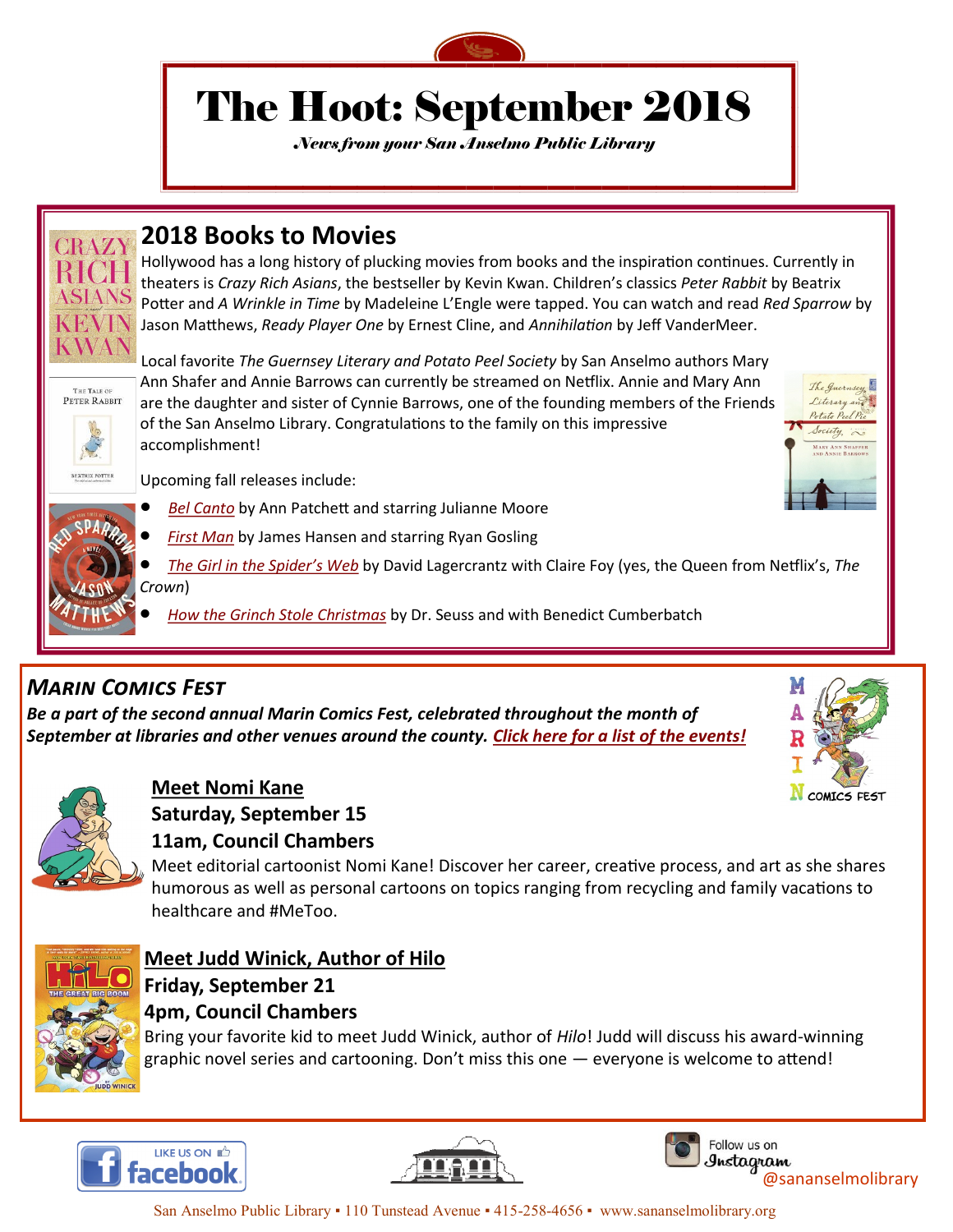# **Adult Programs**

#### **Art Talk Tuesday**

*Legendary Stories Behind the Legion of Honor* **Tuesday, September 11 12pm, Council Chambers**



Virginia Ernster, a docent from the Fine Arts Museums of San Francisco, will share tall-but-true tales on the history of San Francisco's Legion of Honor Museum. Discover the benefactress who was a force of nature, as well as a prince in Paris, a self-proclaimed emperor, a pioneer of modern dance, San Francisco's 1915 Panama-Pacific International Exposition, a cemetery-turned-golf course, great art, and more!



#### **Salsa Taster Dance Class Monday, September 24 4pm, Council Chambers**

Salsa is a popular social dance, originating in the Caribbean. In many styles of salsa dancing, as a dancer shifts their weight by stepping, the upper body remains level and nearly unaffected by the weight changes. In this introductory dance class, you will learn the basic movements and steps to get you out on the dance floor.

No registration or partner required.

### **Violin and Cello Fall Concert Wednesday, September 26 12pm, Library Reading Room**

Enjoy Scottish and Scandinavian folk tunes in the Library Reading Room with violinist Charmian Stewart and cellist Amanda Craver. Everyone is welcome to attend!



### *Happy Birthday Town Books!*

It's hard to believe that Town Books first opened its doors four years ago! A core group of the Friends of the San Anselmo Library had a vision for a year-round brick and mortar store to replace the bi-monthly lawn sales.

411 San Anselmo Ave Tuesday-Saturday, 10am-4pm 415-526-3791

That vision took months of detailed planning but the success of the operation was immediate. Initially the store was open three [www.townbooks.org](http://www.townbooks.org/) days a week and quickly added a fourth day. In less than a year, we were open five days a

week. Sales continue to increase as we provide funding for our library. Come visit us and support your library while getting a ll great deal on books!

The Friends of the San Anselmo Library are proud to host an exhibit of paintings from the **San Anselmo Kids Art Camp**, organized and facilitated by local artist Michael Feldman. The

work will be on display September 1-September 20. The artist

reception is **Friday, September 7, 5pm** at  $\parallel$  reception is **rivaly**,  $\cup$ ----<br>Town Books. Light refreshments to be served and everyone is welcome to attend. Come enjoy the work of these inspiring  $\int_{0}^{\frac{1}{2}} \int_{0}^{\frac{1}{2}} \frac{1}{1}$  young artists!



 $\mathsf{l}$ 

 $\parallel$ 

II

II

I

II

#### **Wired Wednesday September 5 and September 19 6-8pm, Library**

Need help with your PC, iPhone, iPad, Nook, Kindle or cell phone? Wired Wednesday drop-in meetings are held on the 1st and 3rd Wednesday of the month from 6pm to 8pm in the Library. Jasmine, our Teen Techie, will do her best to help.



#### **Discussion Groups Afternoon Book Buzz**

Book Selection: *A Gentleman in Moscow*  by Amor Towles Tuesday, September 25 2pm, Historical Museum

#### **Evening Book Group**

Book Selection: *The Little Red Chairs*  by Edna O'Brien Tuesday, September 18 8pm, Library